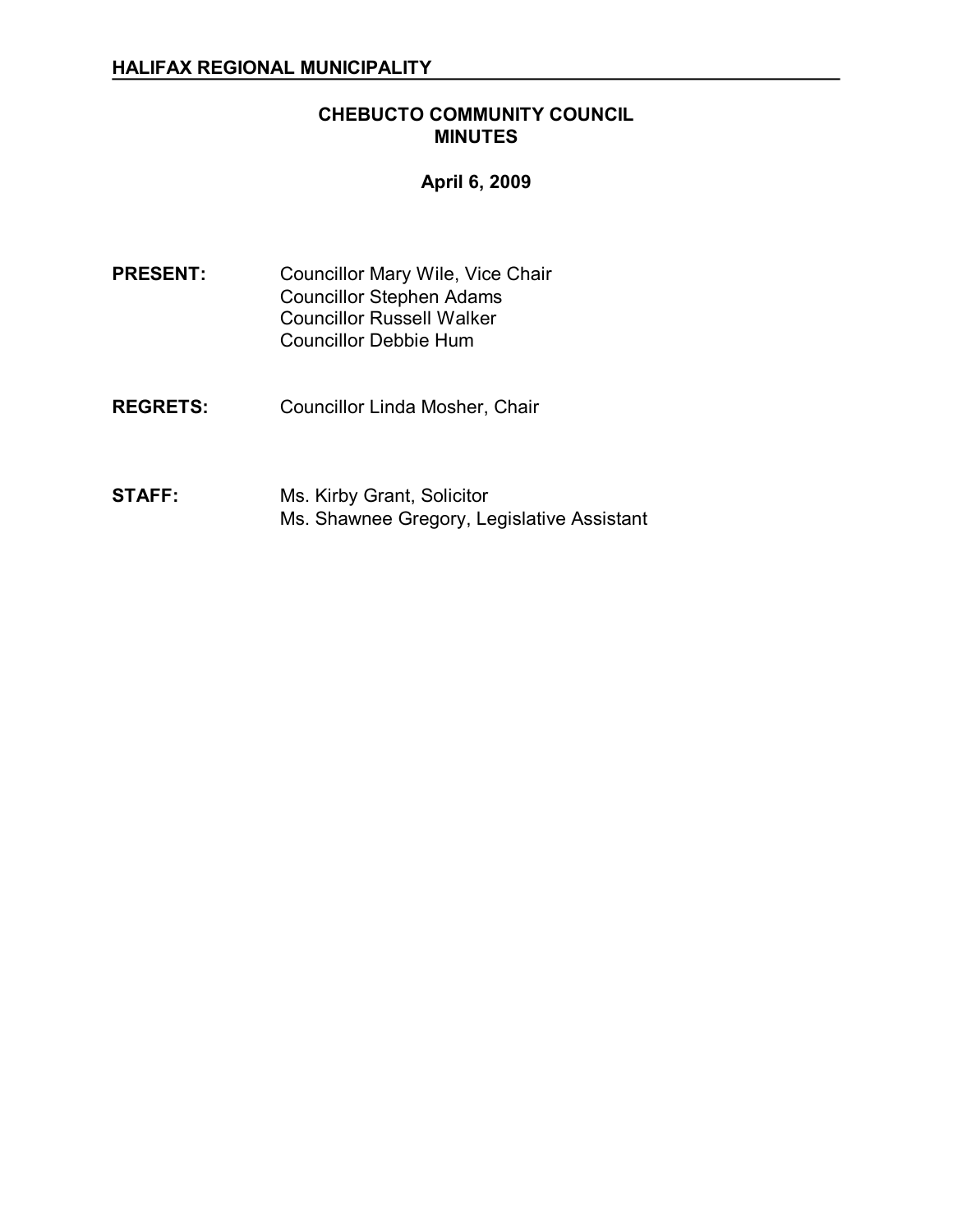## TABLE OF CONTENTS

2

| 1 <sub>1</sub> |                                                                                                                                                                                                                                                                                                                                                                                                                                                  |  |  |  |
|----------------|--------------------------------------------------------------------------------------------------------------------------------------------------------------------------------------------------------------------------------------------------------------------------------------------------------------------------------------------------------------------------------------------------------------------------------------------------|--|--|--|
| 2.             |                                                                                                                                                                                                                                                                                                                                                                                                                                                  |  |  |  |
| 3.             | APPROVAL OF THE ORDER OF BUSINESS AND APPROVAL OF<br>ADDITIONS AND DELETIONS (and the contract of the contract of the contract of the contract of the contract of t                                                                                                                                                                                                                                                                              |  |  |  |
| 4.             | BUSINESS ARISING OUT OF THE MINUTES  4<br>4.1<br>4.1.1 Tremont Park Alternate Main Entrance  4<br>4.1.2 Sherbrooke Stormwater Flooding Issues  4<br>4.1.3 Intersection of Herring Cove Road and Purcell's Cove Road  4<br>Seawall Restoration - Regatta Point and Sir Sandford Fleming Park<br>4.1.4<br>4.1.6 Request to Name the Baseball Diamond at Mainland Common the<br>4.1.7 Traffic and Safety Issues on Melody Drive and Skylark Drive 5 |  |  |  |
| 5.             |                                                                                                                                                                                                                                                                                                                                                                                                                                                  |  |  |  |
| 6.             |                                                                                                                                                                                                                                                                                                                                                                                                                                                  |  |  |  |
| 7.             |                                                                                                                                                                                                                                                                                                                                                                                                                                                  |  |  |  |
| 8.             | 8.1<br>8.1.1 Case 01234 - LUB Amendments re: Child Daycares, Halifax<br>8.2<br>8.2.1 Appeal of the Development Officer's Decision to Approve an<br>Application for a Variance, File No. 15176 - 3 Sylvia Ave., Halifax 5                                                                                                                                                                                                                         |  |  |  |
| 9.             | CORRESPONDENCE, PETITIONS AND PRESENTATIONS  12<br>9.1<br>9.2<br>9.3<br>9.3.1 Ferguson's Cove Neighbourhood Association re: Connaught                                                                                                                                                                                                                                                                                                            |  |  |  |
| 10.            | 10.1                                                                                                                                                                                                                                                                                                                                                                                                                                             |  |  |  |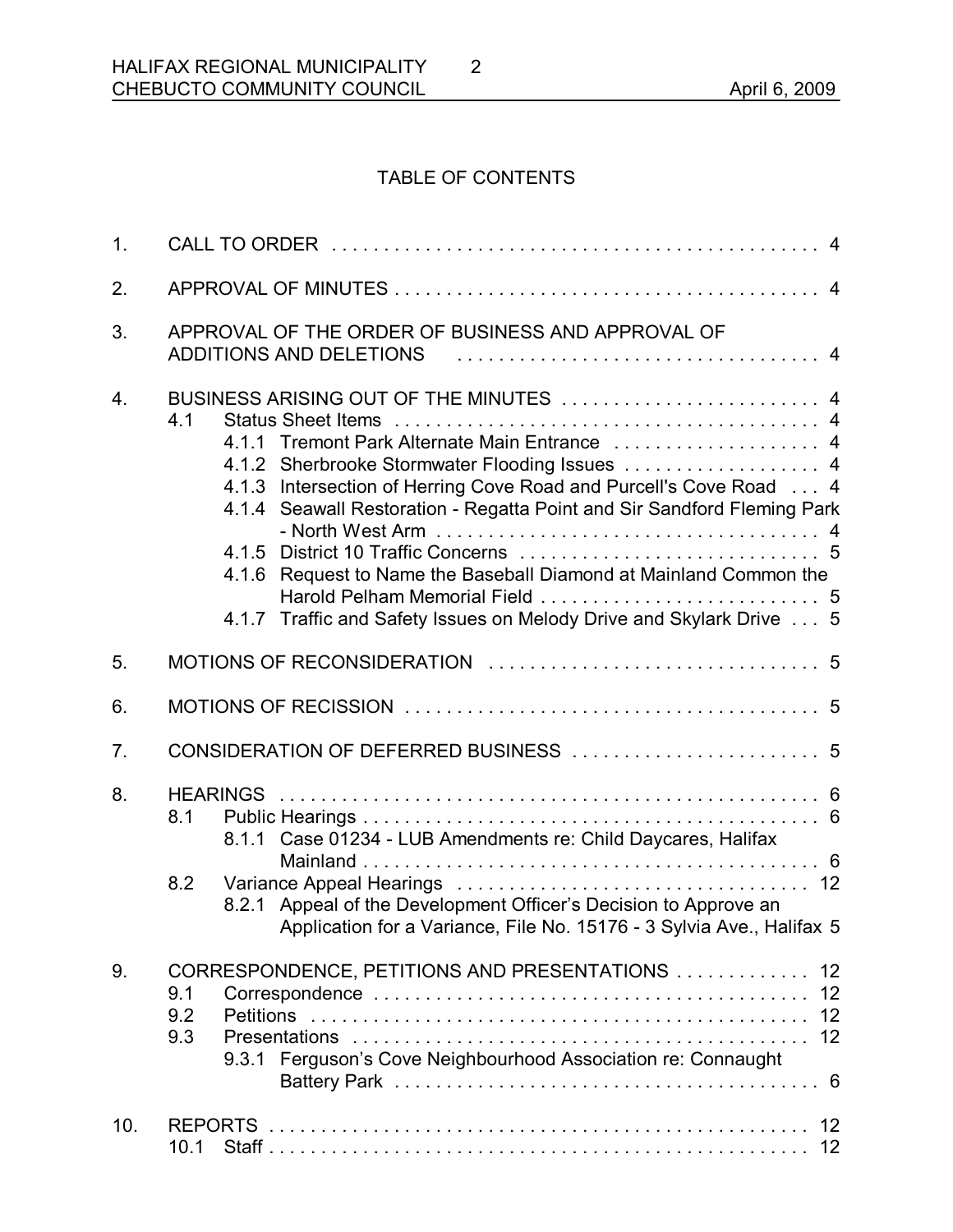## HALIFAX REGIONAL MUNICIPALITY CHEBUCTO COMMUNITY COUNCIL **COUNCIL** April 6, 2009

|                 |  | 10.1.1 Case 01003: MPS/LUB Amendments and Development Agreement<br>10.2.1 Street Renaming and Park Dedication to the Late Ron Hanson - |  |
|-----------------|--|----------------------------------------------------------------------------------------------------------------------------------------|--|
| 11 <sub>1</sub> |  |                                                                                                                                        |  |
| 12.             |  |                                                                                                                                        |  |
| 13.             |  |                                                                                                                                        |  |
| 14.             |  |                                                                                                                                        |  |
| 15.             |  |                                                                                                                                        |  |
| 16.             |  |                                                                                                                                        |  |

3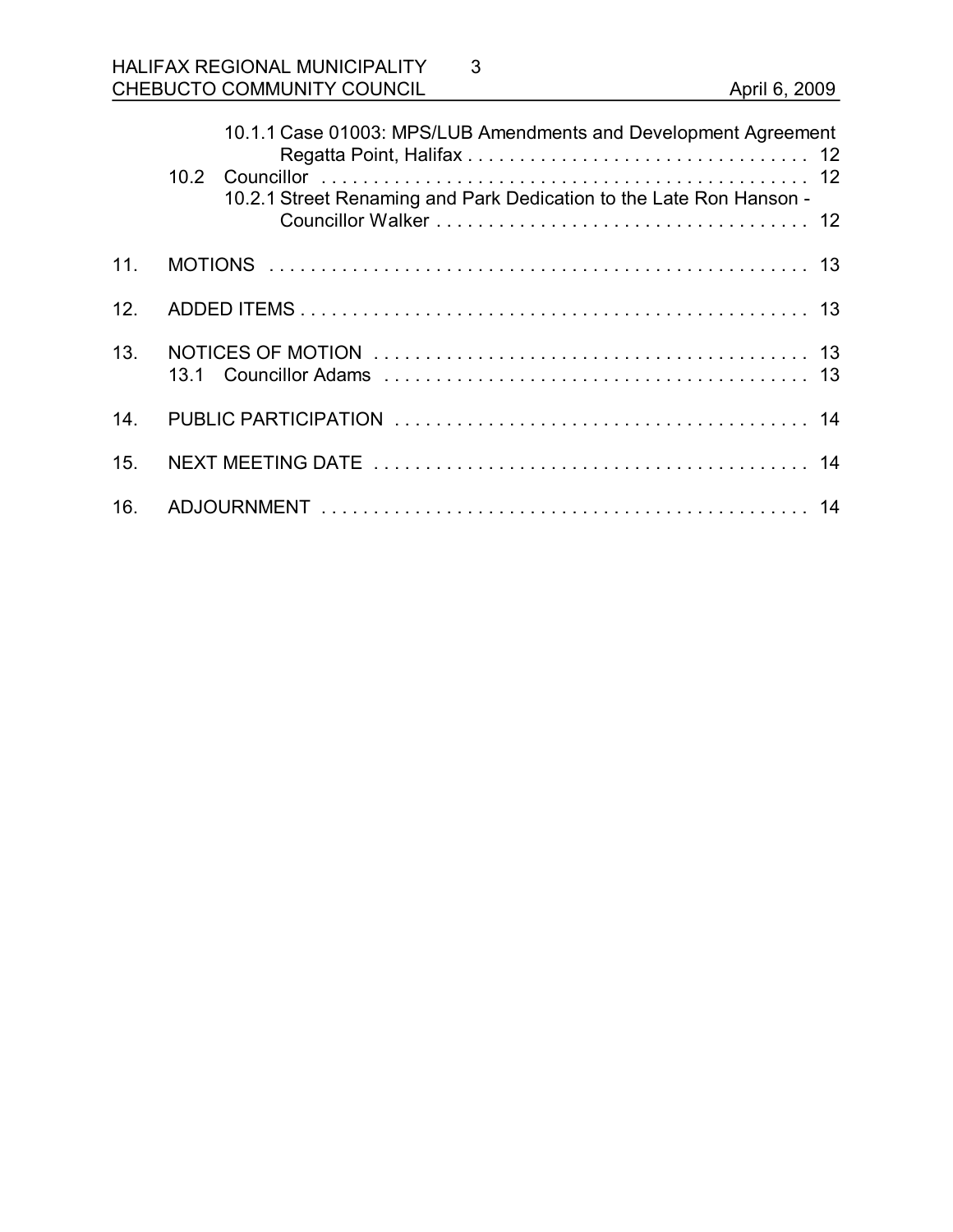## **1. CALL TO ORDER**

As the Chair had sent her regrets, the Vice Chair called the meeting to order at 7:01 p.m.

## **2. APPROVAL OF MINUTES March 2, 2009**

**MOVED by Councillor Walker, seconded by Councillor Hum, that the minutes of March 2, 2009, be approved as presented. MOTION PUT AND PASSED.** 

## **3. APPROVAL OF THE ORDER OF BUSINESS AND APPROVAL OF ADDITIONS AND DELETIONS**

#### Additions:

12.1 Case 01115: Stage II, Phase 4 Development Agreement - Mount Royale Residential Development - Regency Park Drive, Halifax

It was agreed that items 8.2.1 and 9.3.1 would be dealt with prior to item 8.1.1.

## **MOVED BY Councillor Adams, seconded by Councillor Walker, that the agenda be approved as amended. MOTION PUT AND PASSED.**

## **4. BUSINESS ARISING OUT OF THE MINUTES**

#### **4.1 Status Sheet Items**

## **4.1.1 Tremont Park Alternate Main Entrance**

Councillor Hum advised that there had been no progress on this issue and indicated that she would like it to remain on the Status Sheet.

#### **4.1.2 Sherbrooke Stormwater Flooding Issues**

Councilor Hum advised that she had received several emails from staff which she submitted for the record. She stated that the storm water issues were a private property matter and, therefore, staff would not be taking any further action on the matter.

Councillor Hum indicated that this item could be removed from the Status Sheet.

## **4.1.3 Intersection of Herring Cove Road and Purcell's Cove Road**

Councillor Adams advised that there was no update on this issue and indicated that he would like it to remain on the Status Sheet.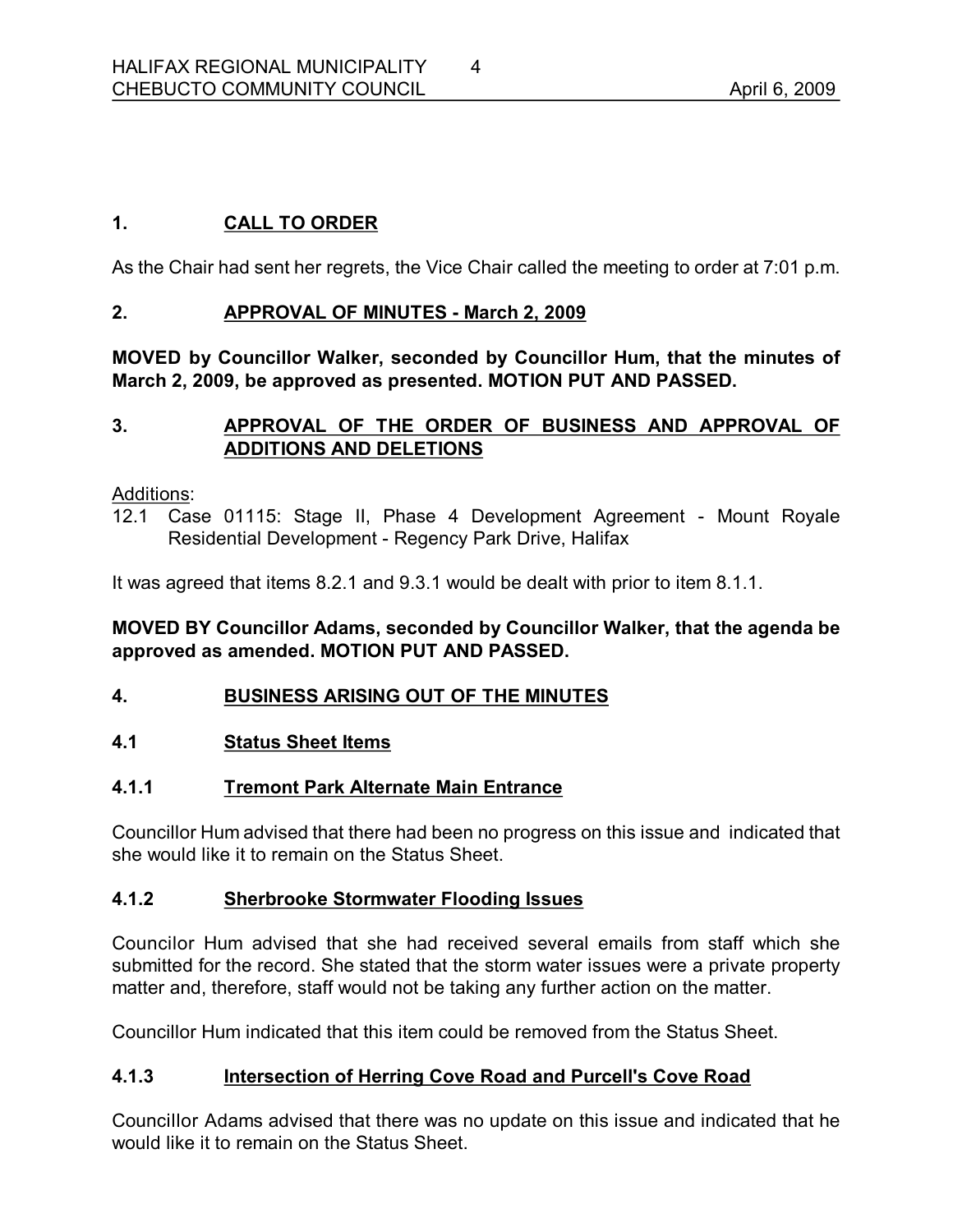# **4.1.4 Seawall Restoration Regatta Point and Sir Sandford Fleming Park North West Arm**

Councillor Adams advised that there was no update on this issue and indicated that he would like it to remain on the Status Sheet.

## **4.1.5 District 10 Traffic Concerns**

Councillor Wile advised that there was no update on this issue and indicated that she would like it to remain on the Status Sheet.

## **4.1.6 Request to Name the Baseball Diamond at Mainland Common the Harold Pelham Memorial Field**

Councillor Wile advised that there was no update on this issue and indicated that she would like it to remain on the Status Sheet.

## **4.1.7 Traffic and Safety Issues on Melody Drive and Skylark Drive**

Councillor Hum advised that there was no update on this issue and indicated that she would like it to remain on the Status Sheet.

## **5. MOTIONS OF RECONSIDERATION NONE**

- **6. MOTIONS OF RECISSION NONE**
- **7. CONSIDERATION OF DEFERRED BUSINESS NONE**

## **8.2.1 Appeal of the Development Officer's Decision to Approve an Application for a Variance, File No. 15176 3 Sylvia Ave., Halifax**

C A report dated March 26, 2009 was before the Community Council.

Ms. Brenda Seymour, Development Technician, provided the presentation on the Appeal of the Development Officer's Decision to Approve an Application for a Variance, File No. 15176 3 Sylvia Ave., Halifax. She advised that the property was owned by HRM and was currently in the process of being sold to the Home of the Guardian Angel which had been in operation for almost 30 years. She stated that the lands had been rezoned to accommodate the construction of a second storey and expanded services. In closing, Ms. Seymour indicated that while the situation on this property was not typical of the neighbourhood there had been no disregard of any By-Laws.

The Vice Chair reviewed the Rules of Procedure for Appeal Hearings and called for those wishing to speak for or against the appeal of the Development Officer's Decision to Approve an Application for a Variance, File No. 15176 - 3 Sylvia Ave., Halifax.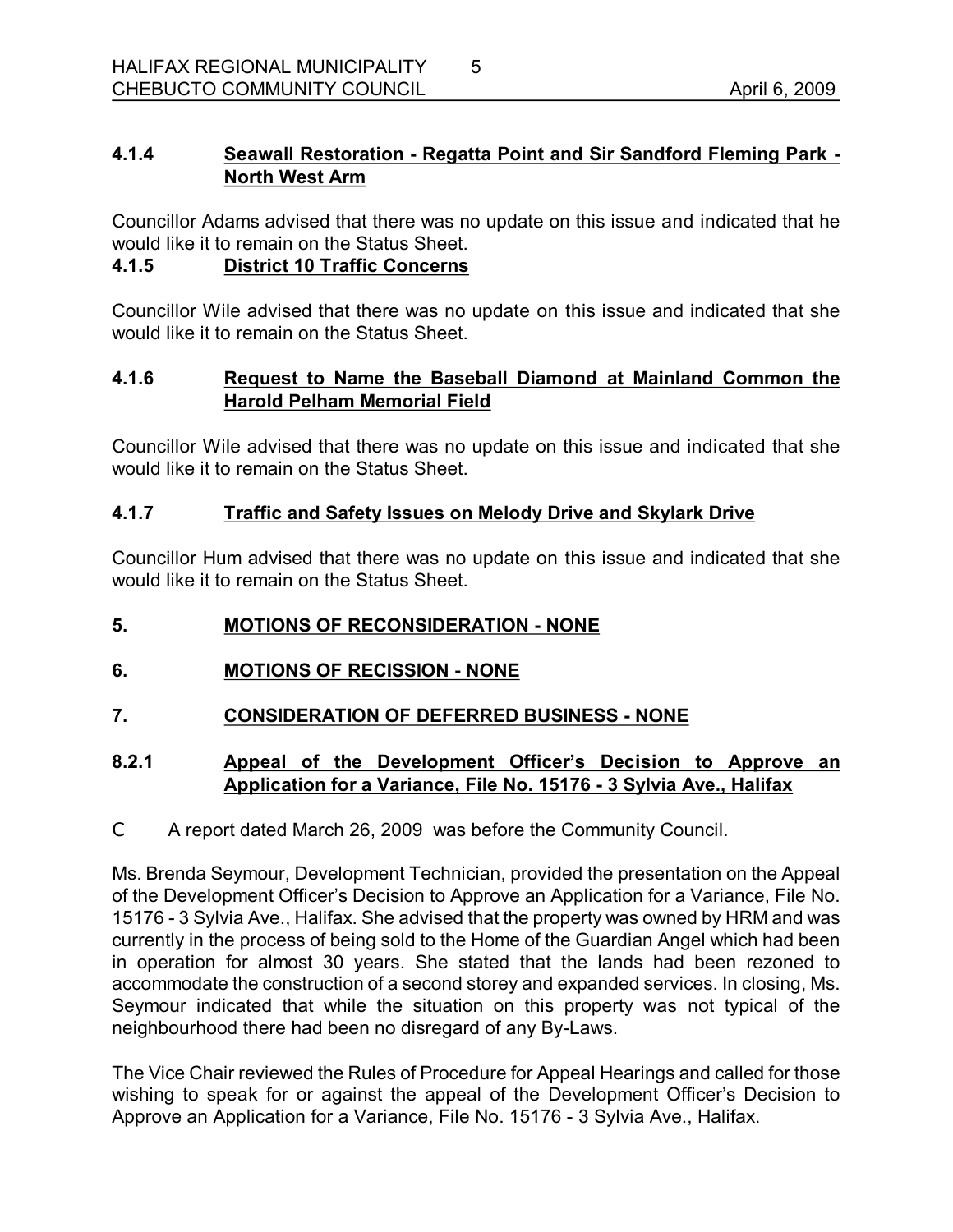The Vice Chair called three times for speakers. Hearing none, the following motion was placed:

6

**MOVED BY Councillor Adams, seconded by Councillor Walker, that the variance appeal hearing be closed. MOTION PUT AND PASSED.** 

**MOVED BY Councillor Adams, seconded by Councillor Hum, that Chebucto Community Council:**

- **1. Uphold the Development Officer's decision to approve the variance; and**
- **2. Work with the applicant regarding parking issues.**

#### **MOTION PUT AND PASSED.**

## **9.3.1 Ferguson's Cove Neighbourhood Association re: Connaught Battery Park**

C A copy of the Connaught Battery Park presentation was submitted.

Ms. Lesley Armstrong, Purcells Cove Heritage Society, and Mr. Roger Field provided the presentation on Connaught Battery Park. The following highlights were noted:

- C Connaught Battery Park was constructed by HRM in 1995;
- C The historical integrity of the site remains intact;
- C There was ease of access to the park with the exception of rocky footpaths running throughout;
- C The park has a small pond for skating as well as an open field area for soccer, horseback riding, kite flying and so on;
- C One main concern was that the provincial lease of this property had expired and had not been renewed by HRM;
- C The park did require several upgrades;
- C Drainage from the pond ran down the access path and into the parking area.

Ms.Armstrong and Mr. Field thanked the Community Council for hearing their presentation and for entertaining their specific maintenance requests.

**MOVED BY Councillor Adams, seconded by Councillor Hum, that Chebucto Community Council request a staff report regarding the presenter's specific requests which included; HRM establishing a long term lease with the province or purchase of the full Connaught Battery Park area, commitment to retention and ongoing maintenance of the full park area, commitment to working with local community groups to develop and upgrade the park and ensuring appropriate zoning for the full park area. MOTION PUT AND PASSED.**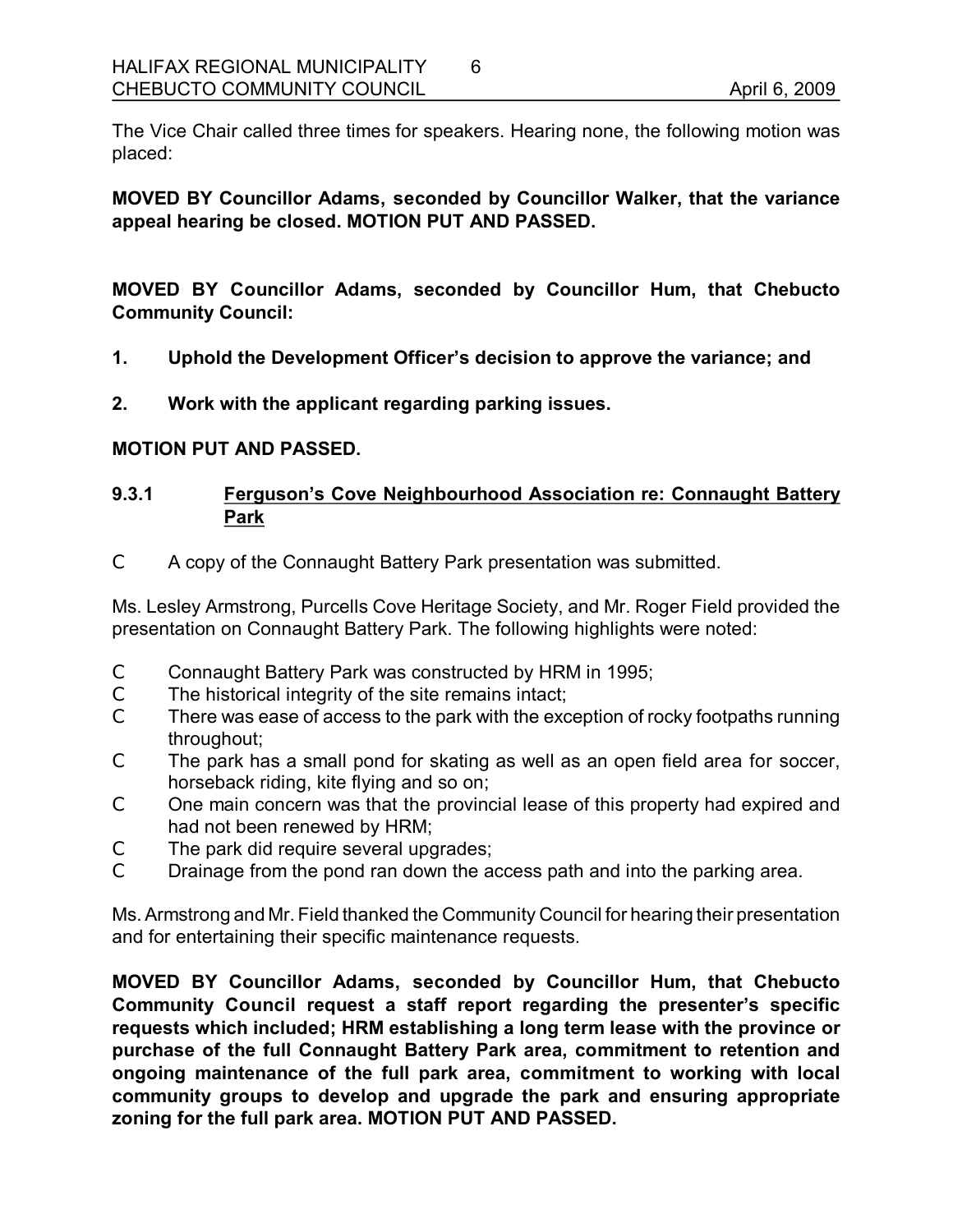It was noted that HRM currently maintained the grass at the park.

## **8. HEARINGS**

## **8.1 Public Hearings**

## **8.1.1 Case 01234 LUB Amendments re: Child Daycares, Halifax Mainland**

- C A report dated February 5, 2009 was before the Community Council.
- C Correspondence from Fabio Sani dated April 6, 2009 was submitted.
- C Correspondence from Ms. Kays dated April 6, 2009 was submitted.
- C Correspondence from Shelley Sani dated April 6, 2009 was submitted.

Mr.Paul Sampson, Planner, provided the presentation on Case 01234 LUB Amendments re: Child Daycares, Halifax Mainland. The following highlights were noted:

- C This proposal was initiated by Council;
- C The proposed daycare size reduction from 14 to 8 children before a development agreement would be required came as a result of public consultation;
- C On page 3 of the report dated February 5, 2009, the provincial ratio of 8 children per 1 teacher referred to a licenced setting;
- C 6 children per 1 teacher was the provincial ratio in an unlicenced setting;
- C 8 children was the maximum number of school age children that could be cared for by 1 person;
- C Staff did not recommend any changes to separation distance or owner occupancy;
- C If the Community Council was to approve the amendment; slightly more development agreements would come before them;
- C The amendment would not impact existing facilities.

Councillor Walker clarified that the approximately 15 to 17 existing daycares in District 15 would be grandfathered and, therefore, would not effected by the amendment.

It was clarified that the only issue being addressed would be the amendment that any daycare with over 8 children would require a development agreement.

The Vice Chair reviewed the Rules of Procedure for Public Hearings and called for those wishing to speak for or against Case 01234 LUB Amendments re: Child Daycares, Halifax Mainland.

**Ms. Bonny Martell**, Fairview, stated that, according to her, one was only considered a babysitter if watching 8 children or less; noting that the amendment would create many new babysitters and no licenced daycares.

Mr. Sampson clarified that there were cases when a licence was required to look after more than 6 children depending on their age.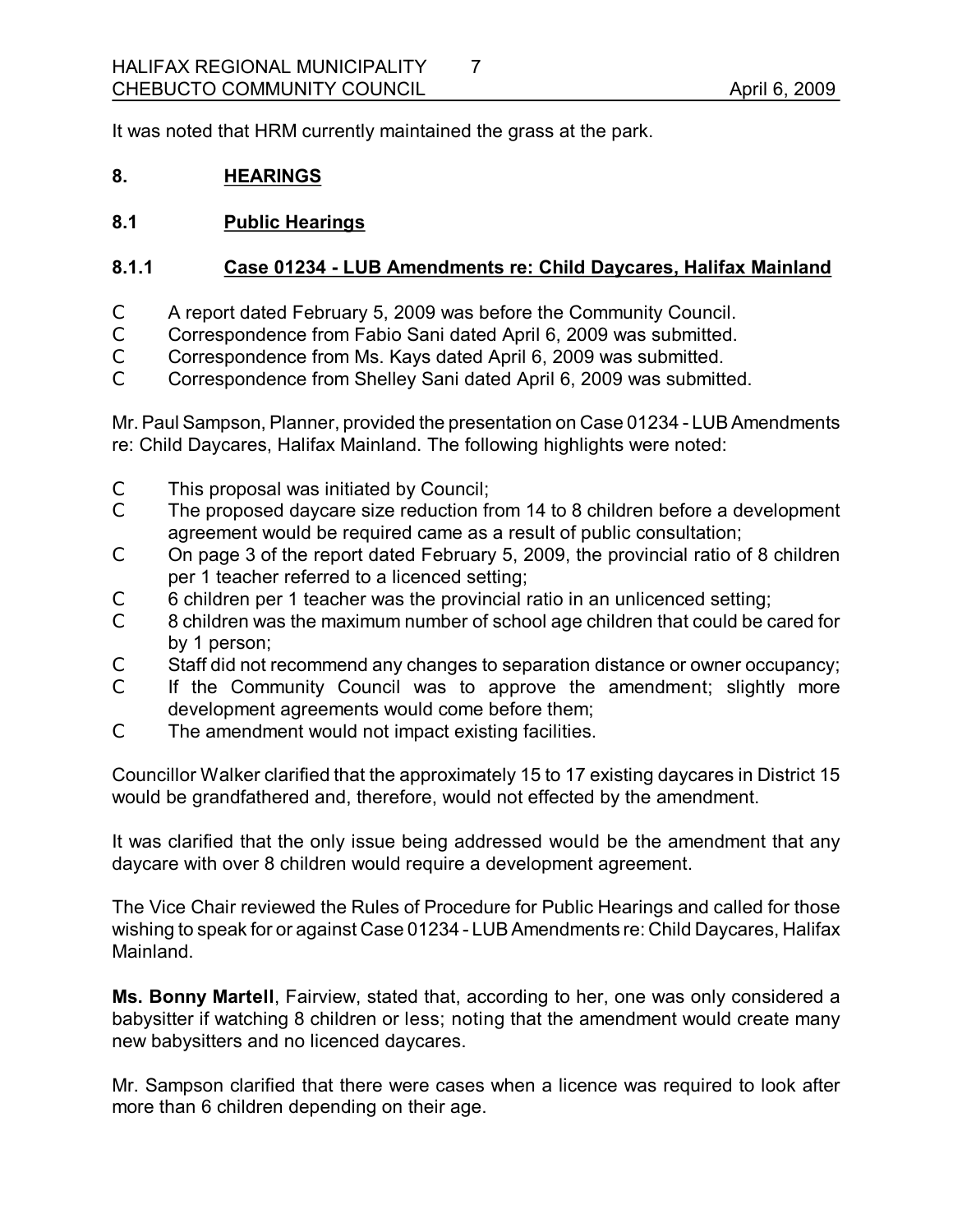Ms. Martell stated that a business owner would not take in more than 8 children if it meant that they needed to apply for a licence. She indicated that she had 2 children, ages 13 and 5; noting that her youngest child attended a licenced daycare in Fairview. She advised that she had lived in Fairview for 6 years; noting that she had lived in another area for 2 years without a licenced daycare and did not have a good experience. Ms. Martell stated that she had concerns when her daycare provider had informed her of the public hearing as the proposed development agreement would be the only one of this kind in HRM. She read an excerpt from the Declaration of the Rights of a Child from the Declaration of Human Rights. She advised that it held relevance in trying to protect the most vulnerable in society as it stated that it was our responsibility and that of the government to ensure that the rights of the child were paramount. In closing, Ms. Martell indicated her belief that the proposed amendment would discourage licenced daycare owners.

8

**Ms. Ann Marie Tobin**, Clayton Park, stated that she was proud to be working with the Magic Beings Child Care Centre. She indicated that she worked with a young boy with autism; noting that the wonderful thing about having a licenced child care centre was the opportunity for inclusion as he was now part of a group of children who accepted him. She advised that licenced child care centres had specific programs to follow including proper menus, educational outings and the requirement to hire staff who were certified early childhood educators. In closing, Ms. Tobin stated that there was a big difference between licenced and unlicenced daycares and while people should be respected for taking children into their homes the same respect must be given to licenced facilities.

Mr. Sampson clarified the difference between provincial licencing and HRM permits for daycare facilities. He stated that HRM issued permits for as of right daycares and through development agreements for larger centres; noting that it was strictly a matter of land use when HRM and the public became involved.

**Mr. Graham Steele**, Fairview, advised that he was speaking as the MLA for Fairview and as a parent whose children attended the Magic Beings Child Care Centre. He stated that it would be a mistake for the Community Council to adopt the amendment as the benefits were outweighed by the negative impact it would cause. He indicated that the amendment would limit the range of daycares that were available as no operator would apply for a licence if the number changed which would create more unlicenced daycares. Mr. Steele stated that he could not disagree more with the staff report; noting that the Department of Community Services had taken no position on the issue and had simply provided information to HRM staff regarding how licences work. He stated that everyone in the room knew that the amendment would not effect the Magic Beings Child Care Centre, however, he did not want to send his children to a daycare that violated municipal bylaws as they were in full compliance with Department of Community Services regulations. Mr. Steele advised that neighbours were not opposed to this kind of daycare; noting that one couple had moved into the neighbourhood and did not like it and had since moved. He indicated that the owner had shown that she would deal with neighbourhood concerns; noting that families and workers came from the area making the centre an important community institution. He stated that many HRM schools were in R1 zones and that the Magic Beings Child Care Centre was across from a school. He did not HRM to limit their options when having larger daycares beside schools were a blessing for the community. In closing, Mr.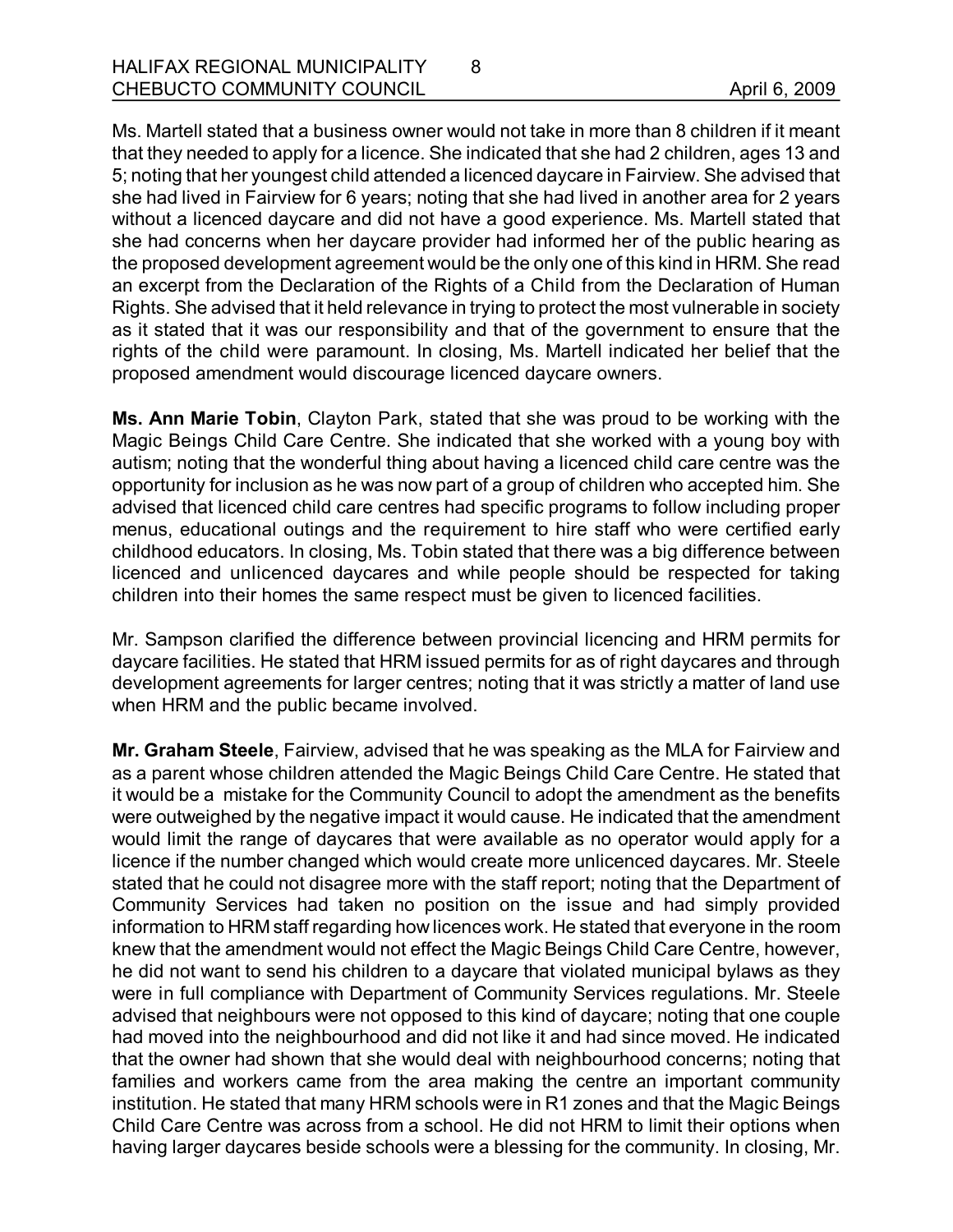Steele advised the Community Council to turn down the staff recommendation or send the report back to staff for further information.

9

**Ms. Helen Davies**, Fairview, stated that she had lived in Fairview all her life and that her children attended the Magic Beings Child Care Centre. She intended for them to go there again when they began at Fairview Junior High School as the school did not have enough lunchtime programming. She noted that the daycare was a licenced program which followed rules and regulations. She indicated that she felt her children were safe there as she did with any other licenced facility and stated that she supported such facilities.

**Ms. Cathy Ward**, Fairview, stated that her children had attended the Magic Beings Child Care Centre for approximately four years. She stated that she had a choice between a licenced daycare or a private home and as a low income family she was able to get a subsidy for having them enrolled in a licenced facility. She stated that Magic Beings gave her children structure, activities and friends.

**Mr. George Athanasiou**, Fairview, stated that he was not there to speak to the Magic Beings Child Care Centre specifically. He indicated that if the amendment passed and owners had to go through rules and regulations they would just stick to having 8 children and under. He noted that by adopting this it would prevent people from providing a service. He believed that the existing number of 14 children was economically sound.

**Ms. Jodi Tsitouras**, Clayton Park, stated that she understood that the amendment was not going to effect that Magic Beings Child Care Centre, which she ran. She indicated that if the amendment went through residents would have limited access. She noted that private babysitters who looked after less than 8 school age children could not have subsidies which meant a cost to the parent of approximately \$20-\$25 a day versus \$30 a month at a licenced facility that was given subsidies. She was unsure if the Community Council really understood the implications of 8 versus 14 children; noting that the regulation used to be 30 square feet per child.

**Ms. Bernadine MacAuley**, Clayton Park, wished to point out the main issue in the staff report. She stated that on page 3, the ratio of 1 to 6 was in reference to preschool age children and 1 to 8 if it was a mix of preschool and school age children. She noted that the ratio for a licenced facility was 1 to 14 in HRM, however, she believed it should be 1 to 15. She indicated that development agreements were difficult to obtain and as a small business owner, if she had a daycare she would not have access to the resources to aooky for one. She stated that there was, therefore, no incentive of having a licenced daycare and that was why the amendment would create many more private daycares. She indicated that it was not as simple as going from 14 to 8; noting that the issue began as a change to make the definition consistent. In closing, Ms. MacAuley advised that the impact of this change would be far worse than the existing By-Law as it would be limiting community access to daycares.

**Ms. Lisa Sarlanis**, Fairview, stated that she was a parent and early childhood educator. She advised that early childhood eductors were trained and continually taking courses on dealing with children with different needs in a regulated environment. She noted that they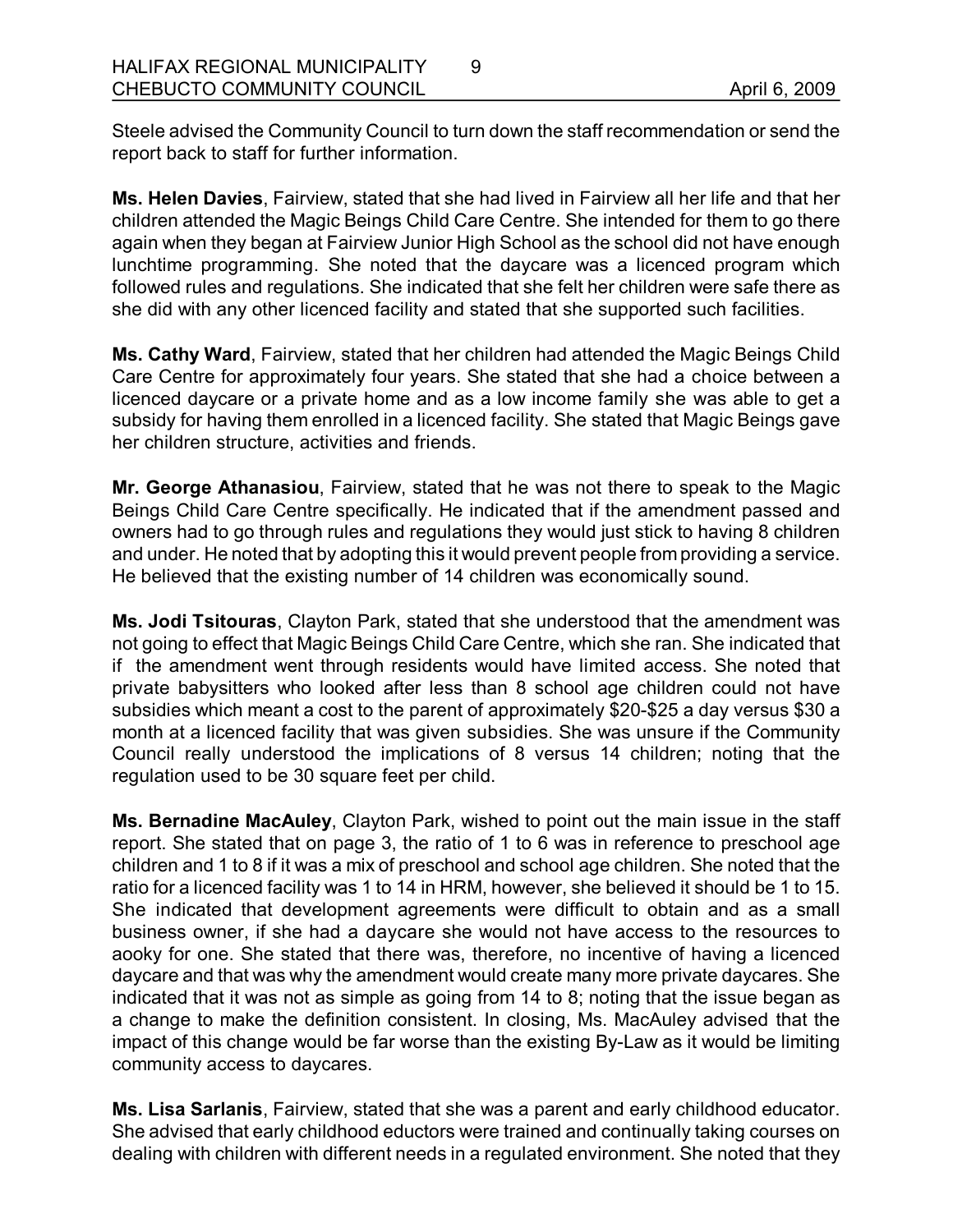should not be compared with babysitters and was confident that the Community Council would maintain the current level of childcare and also encourage more.

Ms. Debbie Lewis-Boyce, Clayton Park, indicated that she had found it very difficult to find childcare once her maternity leave was over. She stated that she was only able to find someone for during the school year; noting that she had a negative experience one summer. She stated that when her daughter was 3 she went to the Children's Garden and that she now attended the Magic Beings Child Care Centre since starting school. Ms. Lewis-Boyce indicated that the Centre was a relief as her daughter did not have to walk on the road from school to get there and was looked after by staff like she was their own. In closing, she stated that she wished to support the Centre.

**Ms. Stephanie Carver**, Clayton Park, stated that she had 3 children who attended the Magic Beings Child Care Centre; one of whom was the autistic child that Ms. Tobin has previously mentioned. She requested that the Community Council not put up walls for licenced child care centres as they had access to subsidies for children with special needs. She stated that it was impossible to find childcare for a school aged special needs child and that it had been a miracle to find one; noting that she now went to work knowing that her child was in a safe environment. Ms. Carver noted that daycares were inundated with children with special needs and requested that no more impediments be put up. In closing, she noted that she knew the debate was not on licencing, however, when numbers were discussed so were available spaces.

**Ms. Linda Christiansen-Ruffman, Furguson's Cove, stated that she was both a** sociologist and teacher of Women's Studies and as such was concerned with the lack of affordable childcare spaces and the proposed amendment. She stated that the staff report advised that there had been no proof that the amendment would cause a reduction in childcare spaces, however, she was not convinced of this after hearing from the previous speakers; particularly in regards to special needs children. Ms. Christiansen-Ruffman advised of the danger of big box childcare centres moving in and the need for small scale options. She encouraged the Community Council to provide such options.

**Ms. Janna Williams**, Fairview, provided a list of things that a licenced child care centre was required to have that a private babysitter was not including; fire safety, nutrition, outside and indoor safety, education, friends, special needs, toys and the ratio. She stated that the ratio of 1 to 8 for babysitters also included their own children which was not the case at licenced centres.

**Ms. Brenda Roach**, Fairview, advised that she lived across the street from a daycare centre. She stated that, several years ago, when the neighbouhood had learned that a daycare would be moving into the area one of the neighbours had taken it upon himself to petition. She indicated that most neighbours, including herself, had signed the petition, however, looking back, she would now take her name off that list. She stated that she now knew the owners and thought it was important for children to leave school and not have to cross any streets to attend child care. In closing, Ms. Roach stated that, as a neighbour, she supported the Magic Beings Child Care Centre.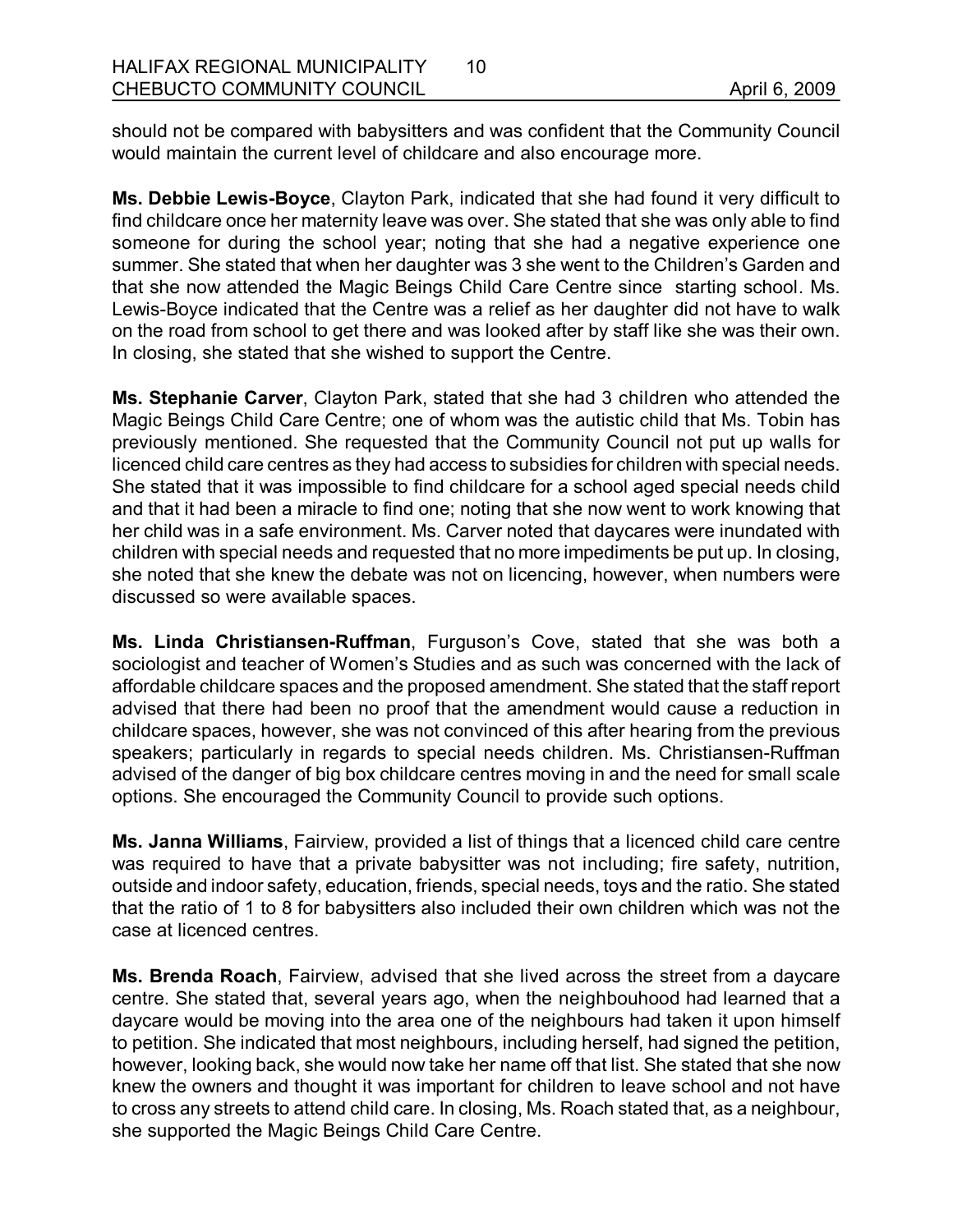**Ms. Audrey Jandreau**, Silverwood Terrace, stated that she had operated a child care centre for nearly 20 years and that it was almost time for her to retire. She indicated that someone would want to open a new one in its place and that the proposed amendment was pushing towards unlicenced care. She noted that you would not be able to break even with 8 children and one worker. She stated that the amendment would impact other centres in the area and while unlicenced child care centres were okay they were unable to provide subsidies for the growing number of single parent families. Ms. Jandreau indicated that when she opened her centre she had 6 years of university and was a teacher yet she still had to return to school in order to obtain her child care licence which was not required of private babysitters. In closing, she advised that she did support private unlicenced care, however, her concerns revolved around quality care and keeping people in the business.

**Ms. Melissa Tsitouras**, Clayton Park, stated that her mother owned the Magic Beings Child Care Centre. She noted that she was part of the daycare and that it was safe and everyone was friends there.

The Vice Chair called three times for additional speakers. Hearing none, the following motion was placed:

## **MOVED BY Councillor Adams, seconded by Councillor Walker, that the public hearing be closed. MOTION PUT AND PASSED.**

Mr. Sampson noted that the decision would be based on what was the appropriate balance between the need for conveniently located child care and the need for residential neighbourhoods.

A discussion ensued with Mr. Sampson responding to questions. He advised that the development agreement process would take approximately 8 months total; noting that the approval process for licencing and development agreements were two totally separate processes.

## **MOVED BY Councillor Walker, seconded by Councillor Hum, that Chebucto Community Council approve the proposed amendments to the Halifax Mainland** Land Use By-Law as shown in Attachment A of the report dated February 5, 2009.

A discussion on the motion ensued.

Councillor Walker advised that the issue would not effect the Magic Beings Child Care Centre as it was grandfathered. He stated that child care centres could grow and apply for a development agreement and he thought that the amendment would actually increase spaces; noting that this method worked in Dartmouth. Councillor Walker stated, for the record, that it was his opinion that more residents were not present to oppose the change from 14 to 8 as these things did not seem to bother people until it was in their own backyard.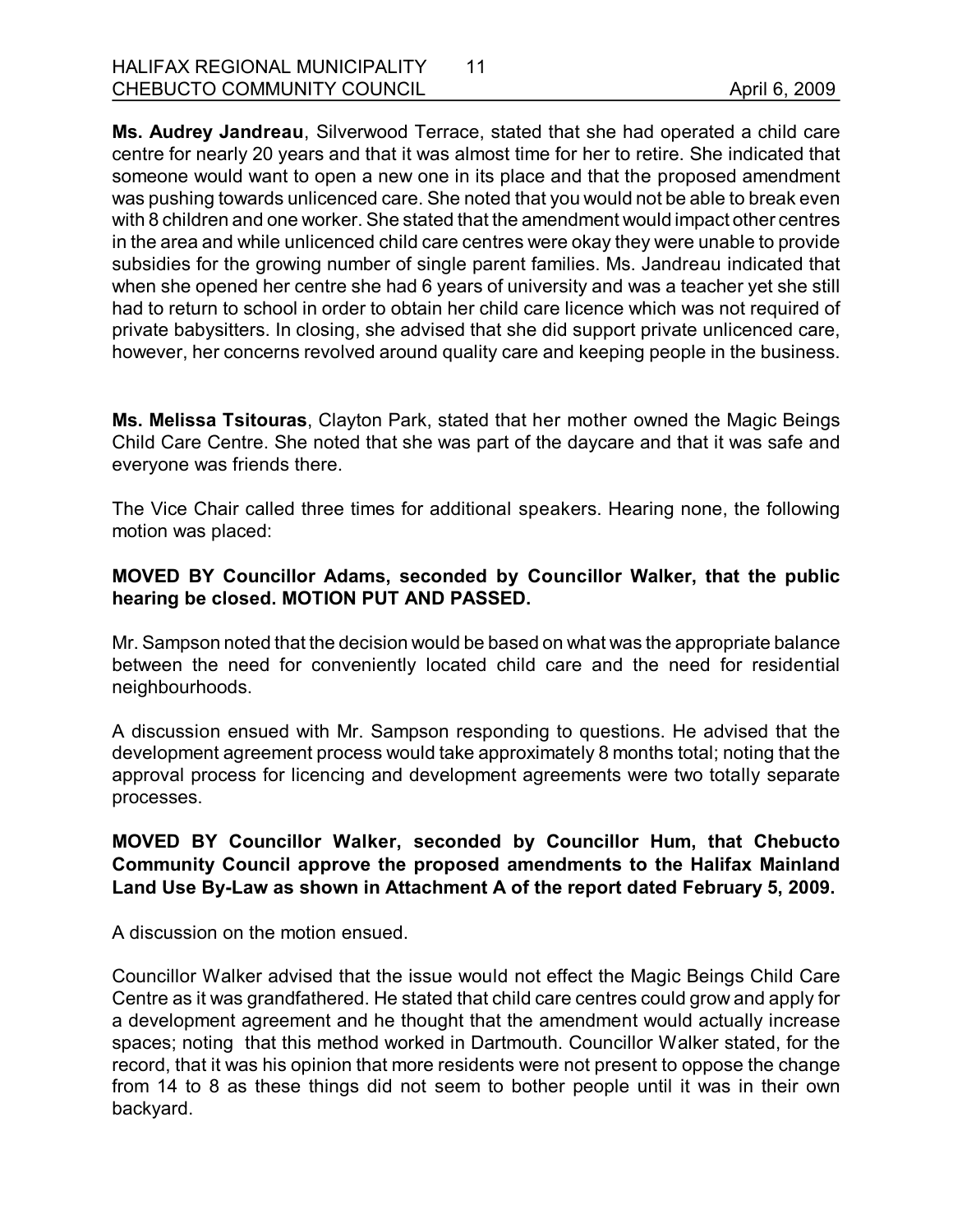Councillor Hum thanked everyone for coming forward; noting that she had a number of great licenced and unlicenced daycares feeding into schools in her District. She stated that problems could be avoided if neighbours communicated with eachother more often. Councillor Hum requested a friendly amendment to the motion requesting that a staff report come back in approximately one year with an update on the situation. Councillor Walker agreed.

The motion now reads:

**MOVED BY Councillor Walker, seconded by Councillor Hum, that Chebucto Community Council:**

- **1. Approve the proposed amendments to the Halifax Mainland Land Use Bylaw as shown in Attachment A of the report dated February 5, 2009; and**
- **2. Request that a staff report come forward in a year with an update on this matter.**

**MOTION PUT AND PASSED.** 

- **8.2 Variance Appeal Hearings**
- **8.2.1 Appeal of the Development Officer's Decision to Approve an Application for a Variance, File No. 15176 3 Sylvia Ave., Halifax**

This item was dealt with earlier in the meeting. Please see page 5.

- **9. CORRESPONDENCE, PETITIONS AND PRESENTATIONS**
- **9.1 Correspondence: None**
- **9.2 Petitions: None**
- **9.3 Presentations**
- **9.3.1 Ferguson's Cove Neighbourhood Association re: Connaught Battery Park**

This item was dealt with earlier in the meeting. Please see page 6.

- **10. REPORTS**
- **10.1 Staff**
- **10.1.1 Case 01003: MPS/LUB Amendments and Development Agreement Regatta Point, Halifax**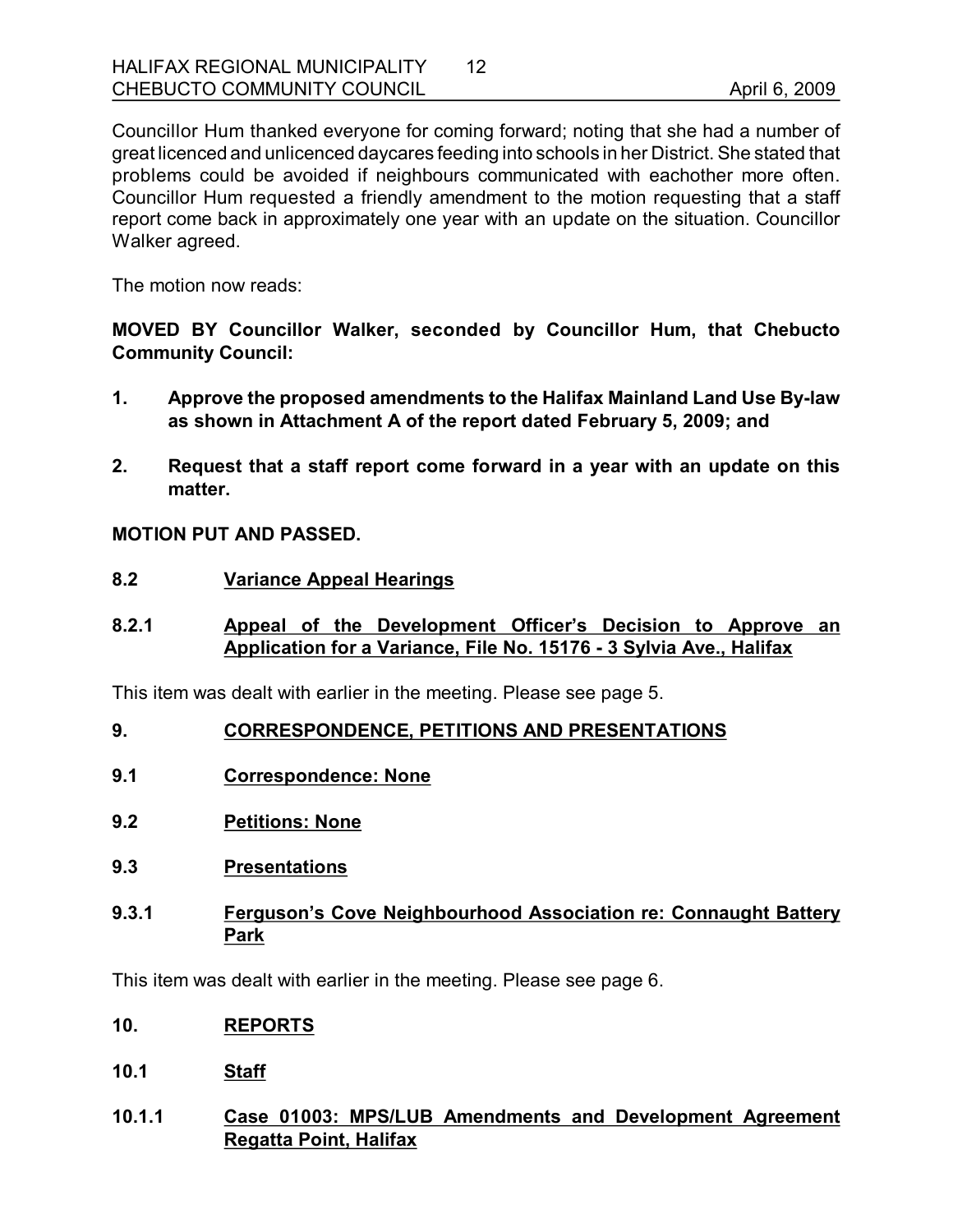C A report dated March 3, 2009 was before the Community Council.

**MOVED BY Councillor Walker, seconded by Councillor Adams, that Chebucto Community Council recommend that Halifax Regional Council give First Reading to the proposedamendments to the Halifax Municipal Planning Strategy and the Halifax Mainland Land Use ByLaw as shown in Attachment A and B of the report dated March 3, 2009 and schedule a joint public hearing with Chebucto Community Council. MOTION PUT AND PASSED.** 

## **10.2 Councillor**

# **10.2.1 Street Renaming and Park Dedication to the Late Ron Hanson Councillor Walker**

C An extract of the Chebucto Community Council minutes dated March 2, 2009 was before the Community Council.

**MOVED BY Councillor Adams, seconded by Councillor Walker, that Chebucto Community Council request that:**

- **1. The street to be named Ron Hanson Drive be changed to Hanson Drive; and**
- **2. The park to be named Ron "Butch" Hanson Park be changed to Butch Hanson Park.**

#### **MOTION PUT AND PASSED.**

- **11. MOTIONS NONE**
- **12. ADDED ITEMS**

#### **12.1 Case 01115: Stage II, Phase 4 Development Agreement Mount Royale Residential Development Regency Park Drive, Halifax**

C A report dated March 12, 2008 was before the Community Council.

Ms. Randa Wheaton, Senior Planner, provided the presentation on Case 01115: Stage II, Phase 4 Development Agreement - Mount Royale Residential Development - Regency Park Drive, Halifax.

**MOVED BY Councillor Walker, seconded by Councillor Adams, that Chebucto Community Council:**

**1. Approve the proposed Stage II Development Agreement for Phase 4 of the Mount Royale Residential Development on Regency Park Drive, Halifax, presented as Attachment A of this report; and**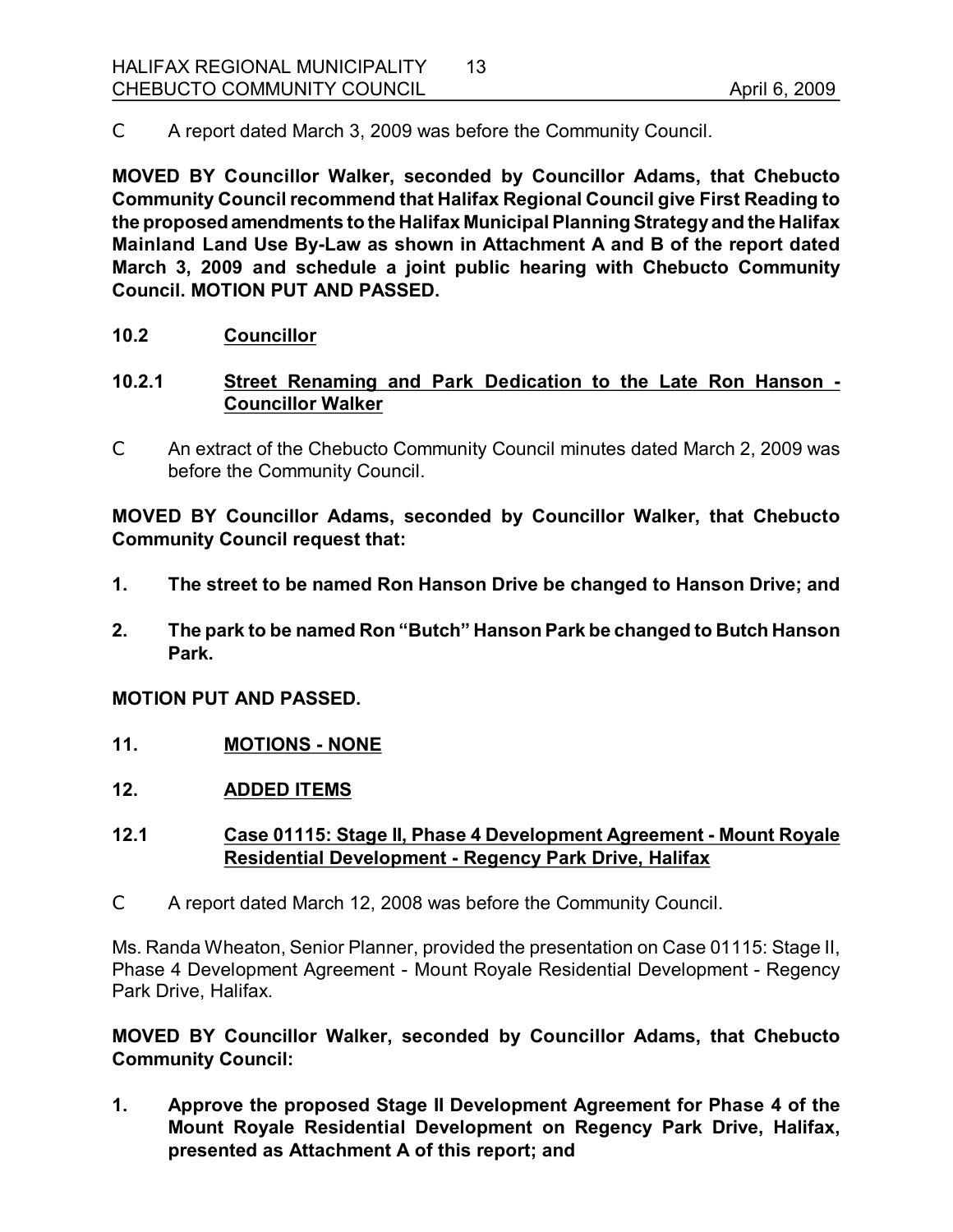**2. Require the proposed Stage II Development Agreement be signed within 120 days, or any extension thereof granted by Council on request of the applicant, from the date of final approval by Council and any other bodies as necessary, including applicable appeal periods, whichever is later; otherwise this approval will be void and obligations arising hereunder shall be at an end.** 

## **MOTION PUT AND PASSED.**

## **13. NOTICES OF MOTION**

## **13.1 Councillor Adams**

"Take notice that at the next meeting of Chebucto Community Council scheduled for May 4, 2009, I will ask staff to being the process to rezone the lands of Connaught Battery Park (26 acres) to Park and Institutional (PID to follow). The intent of this motion is to protect this land against any future residential or commercial development."

## **14. PUBLIC PARTICIPATION**

**Mr. Alan Ruffman**, Ferguson's Cove, stated that the Utility and Review Board decision on the Waterside Centre was on the Regional Council In Camera agenda the following day and while he did not know what staff was recommending he hoped that Council would be appealing the decision. He encouraged the Councillors to think seriously about their decision and listen to their staff as the developer had told the UARB that he was going to knock the heritage buildings down if he did not get his way.

**Ms. Wendy MacDonald**, Halifax, stated that it had come to her attention that documents regarding an analysis study to service an area in the Birch Cove lakes had gone to Council on February 17, 2009. She encouraged Council to refrain from discussing this site for development in the short term and instead encouraged staff to pursue the concept of a regional park. She hoped for Council's consideration on this matter.

Councillor Hum advised that Council had already been in discussions with staff regarding this matter.

#### **15. NEXT MEETING DATE**

The next meeting was scheduled for Monday, May 4, 2009.

## **16. ADJOURNMENT**

The meeting was adjourned at 8:57 p.m.